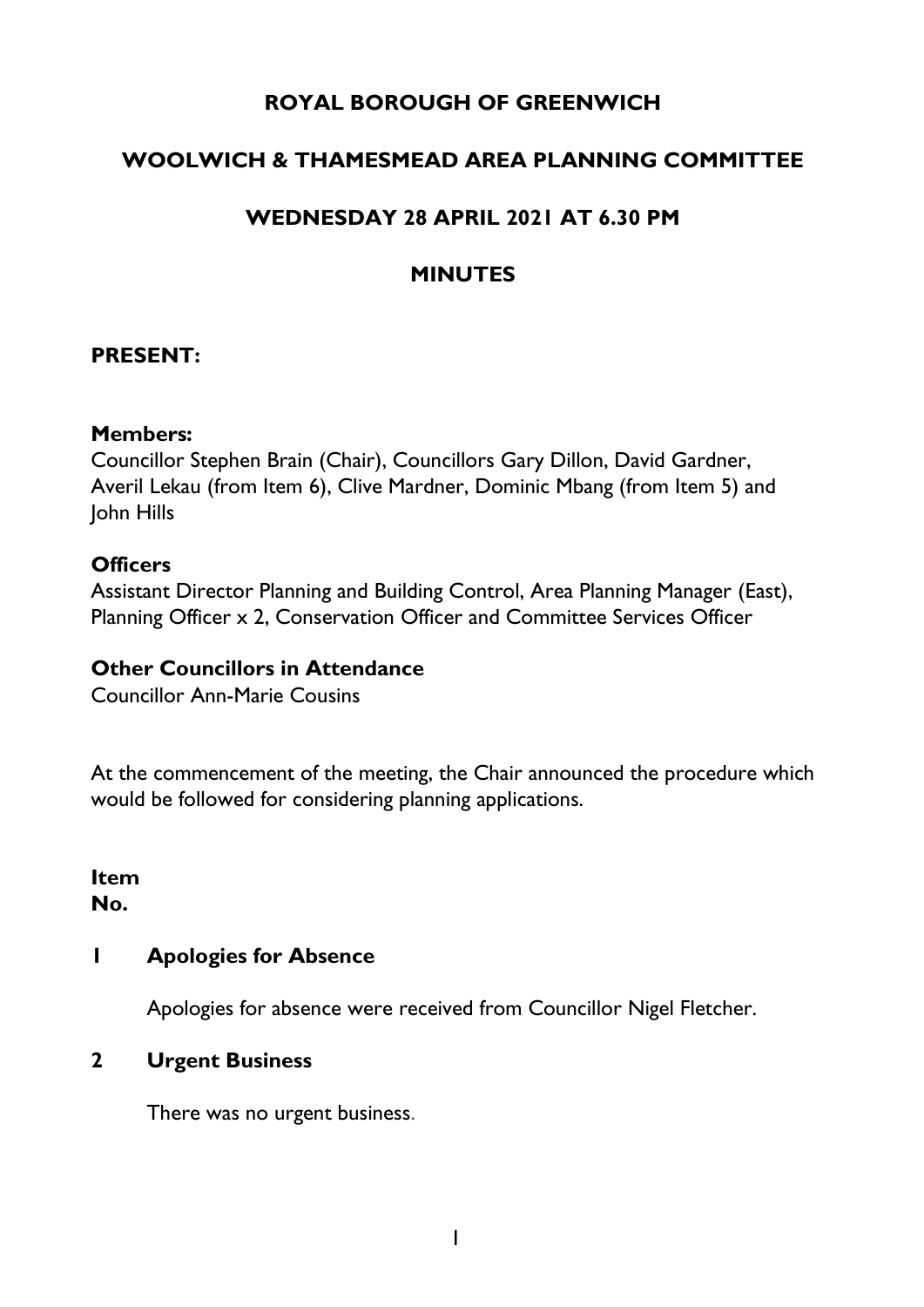## **3 Declarations of Interest**

## **Resolved –**

That the list of Councillors' memberships as Council appointed representatives on outside bodies, joint committees and school governing bodies be noted.

## **4 The Stables - East wing, Charlton House, Charlton Road, Greenwich, London SE7 8RE**

The Planning Officer gave an illustrated introduction to the report.

The Committee was addressed by the agent for the applicant, and the representative of the proposed user of the site. It was noted it was not always possible to provide full disabled access to listed buildings; the applicant had submitted an access statement on the matter indicating what could be done. It was added that previous recent usage and planning permission had been without disabled access. If disabled access was required it was likely that part of the site would remain vacant. The proposed usage as a nursery was explained; it was stated that the internal space for that was in excess of requirements.

In response to questions from the Committee, the agent for the applicant, and the representative of the proposed user of the site replied that there would be a travel plan and information packs for parents about sustainable travel methods. It was their understanding from Greenwich Early Years that there was a shortage of nursery places; they would be happy to work with other nursery providers in the area. Early Years were happy with the proposal and would undertake an assessment once the nursery was ready; Ofsted would visit only after the nursery was ready to open. The representative of the proposed user of the site stated it was their first venture as a nursery.

During discussion of the matter it was noted that it was important to ensure the sustainability of the whole of the Charlton House estate, and it was recognised that the applicant had made some effort to address the issues of accessibility and travel.

The matter was put to the vote and it was unanimously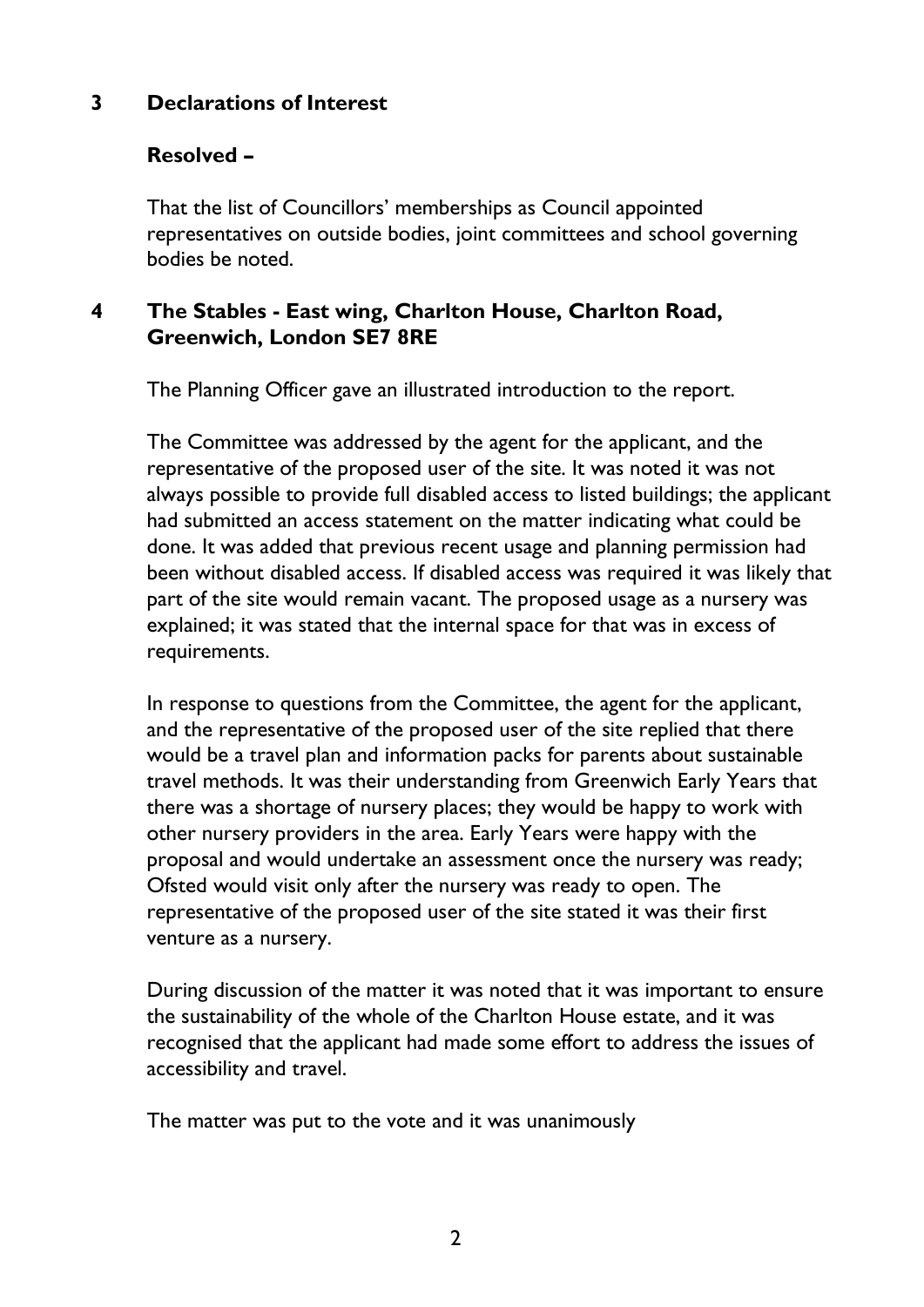## **Resolved –**

### *Application A (20/3357/F)*

That full planning permission be granted for the change of use of the East Wing of The Stables from Carers' Centre to Children's Day Nursery at first floor and Charity Offices at ground floor and provision of outdoor play space.

Subject to the conditions in appendix 2 of the report, as amended by the second addendum report, to be detailed in the notice of determination. The Assistant Director of Planning & Building Control is authorised to make any minor change to the detailed working of the recommended conditions, as set out in the report and its addendums, where the Assistant Director of Planning & Building Control considers it appropriate, before issuing the decision notice.

### *Application B (20/3358/L)*

That listed building consent be granted for the change of use of the East Wing of The Stables from Carers' Centre to Children's Day Nursery at first floor and Charity Offices at ground floor and provision of outdoor play space.

Subject to the conditions in appendix 2 of the report, as amended by the second addendum report, to be detailed in the notice of determination. The Assistant Director of Planning & Building Control is authorised to make any minor change to the detailed working of the recommended conditions, as set out in the report and its addendums, where the Assistant Director of Planning & Building Control considers it appropriate, before issuing the decision notice.

## **5 96 Woodhurst Road, Abbey Wood, London, SE2 9HT**

The Planning Officer gave an illustrated introduction to the report. He indicated that the infill extension was now substantially completed.

In response to questions from the Committee, the Planning Officer confirmed that while there would be a significant reduction in garden space, a substantial garden would still remain and in line with policy. He indicated that the loss of vegetation was not considered to be sufficient enough to request re-provision of it. He confirmed that the current application addressed previous concerns regarding proximity to the road. It was expected that emergency vehicles could use the hard standing outside the garages. He explained that the building was for a family, and it was not for a HMO. The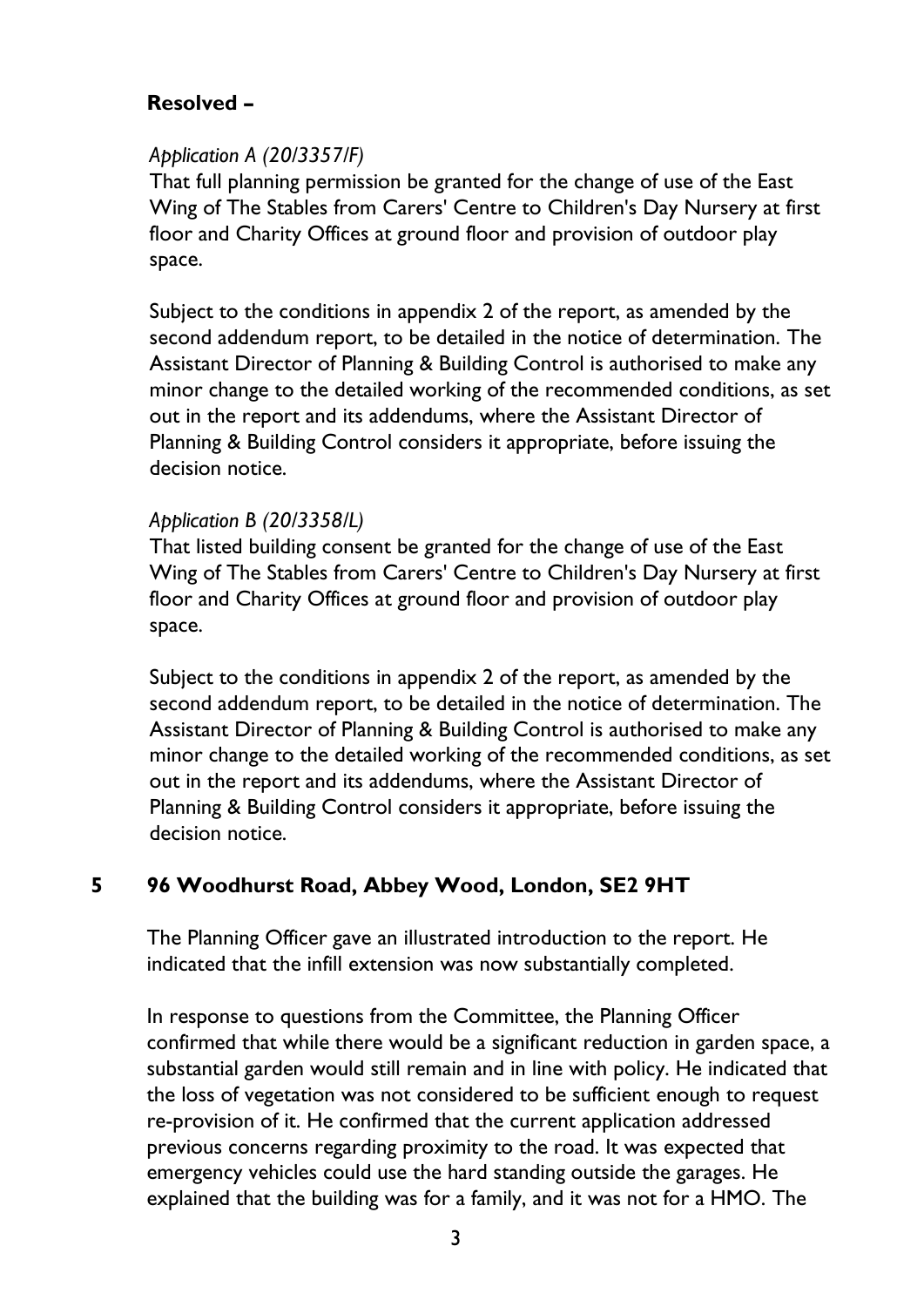part of the site that already been developed was an extension and had been done so under delegated permission; the application was not for retrospective permission.

The Committee was addressed by Ward Councillor Ann-Marie Cousins. She indicated that because substantial building works had already taken place that had caused some confusion. She was glad to hear that it was not a HMO. Councillor Cousins expressed concern over the size of the development. She questioned why they could not harvest rainwater, she highlighted that there were problems with water retention in the area, or make use of solar energy.

In response to a question from the Committee, Councillor Cousins said that the resident across the road from the site, for example, thought that the current works were the finished development not that there was to be further development.

The Committee was addressed by the architect for the applicant. He suggested that it was a modest sized development. The proposal respected the existing building and a good side sized garden would be retained. He highlighted the history of applications and proposals. He noted there was landscaping proposed as part of the development.

In response to questions from the Committee, the architect for the applicant commented that the developer was a local resident and lived at the site for over a decade and that he would ensure it was a good quality development. He said that a flood risk assessment had been done; no rain water harvesting measures were proposed but it could be expected that the owner of the premises would be open to the introduction of water butts. He said that the front of the site would be landscaped, but stated his client did not own the adjacent concrete area and so could not do anything to it.

The Area Planning Manager (East) advised the Committee that water butts were not something Greenwich as the planning authority recommended but Members could consider a condition to address the water harvesting issue.

The Planning Officer informed the Committee that it was not known who owned the adjacent concrete area. Where there was a loss of biodiversity in a development then there might be a requirement for re-provisioning elsewhere but that was not applicable in this case. He clarified the reduction in garden space but indicated the space was sufficient in terms of planning policy. The Assistant Director Planning and Building Control advised the Committee that it would be disproportionate to try to secure mitigation for off-site planting particularly if it relied on access to third-party land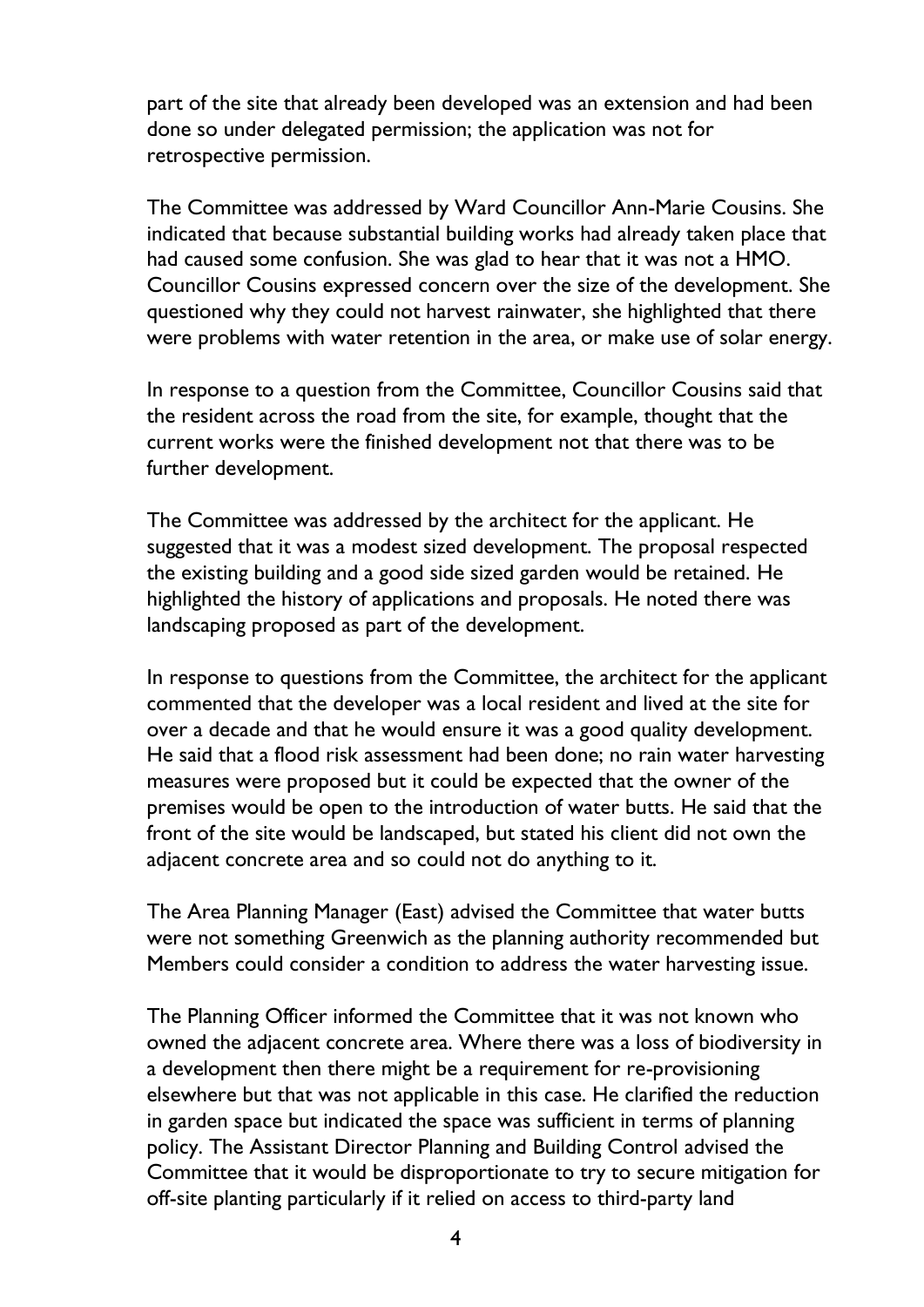There was a discussion of the matter.

Members noted that the reduction of the garden space was less than under permitted development and that the garden remained an adequate size, that the development was similar to those in the immediate area, and that it was not going to be a HMO. It was requested that the applicant consider green measures such as use of solar panels. It was felt engagement should have been better as there had been confusion as to what the actual development was.

In authorising the Assistant Director of Planning & Building Control to make any minor change to the detailed working of the conditions where considered appropriate, Members recommended that there be provision for water harvesting detailed in the decision notice<sup>1</sup>.

The matter was put to the vote and it was unanimously

## **Resolved –**

That full planning permission be granted for the erection of a two storey twobedroom dwelling attached to 96 Woodhurst Road and associated works.

Subject to the conditions in appendix 2 of the report, to be detailed in the notice of determination. The Assistant Director of Planning & Building Control is authorised to make any minor change to the detailed working of the recommended conditions, as set out in the report and its addendums, where the Assistant Director of Planning & Building Control considers it appropriate, before issuing the decision notice.

<sup>&</sup>lt;sup>1</sup> On the basis of the Members' recommendation, the Assistant Director of Planning & Building Control made a change to the conditions included in the decision notice with the addition as follows:

a)Prior to the occupation of the development hereby approved, details of the proposed water harvesting methods should be submitted to, and approved in writing by, the Local Planning Authority

b)The water harvesting methods approved should be implemented prior to the occupation of the development and should be maintained for the lifetime of the development thereafter.

Reason: To ensure that proper mitigation methods to reduce the risk of flooding is installed and to ensure compliance with Policies D11 and S1 12 of the London Plan (2021) and Policy E2 of the Royal Greenwich Local Plan: Core Strategy with Detailed Policies (2014).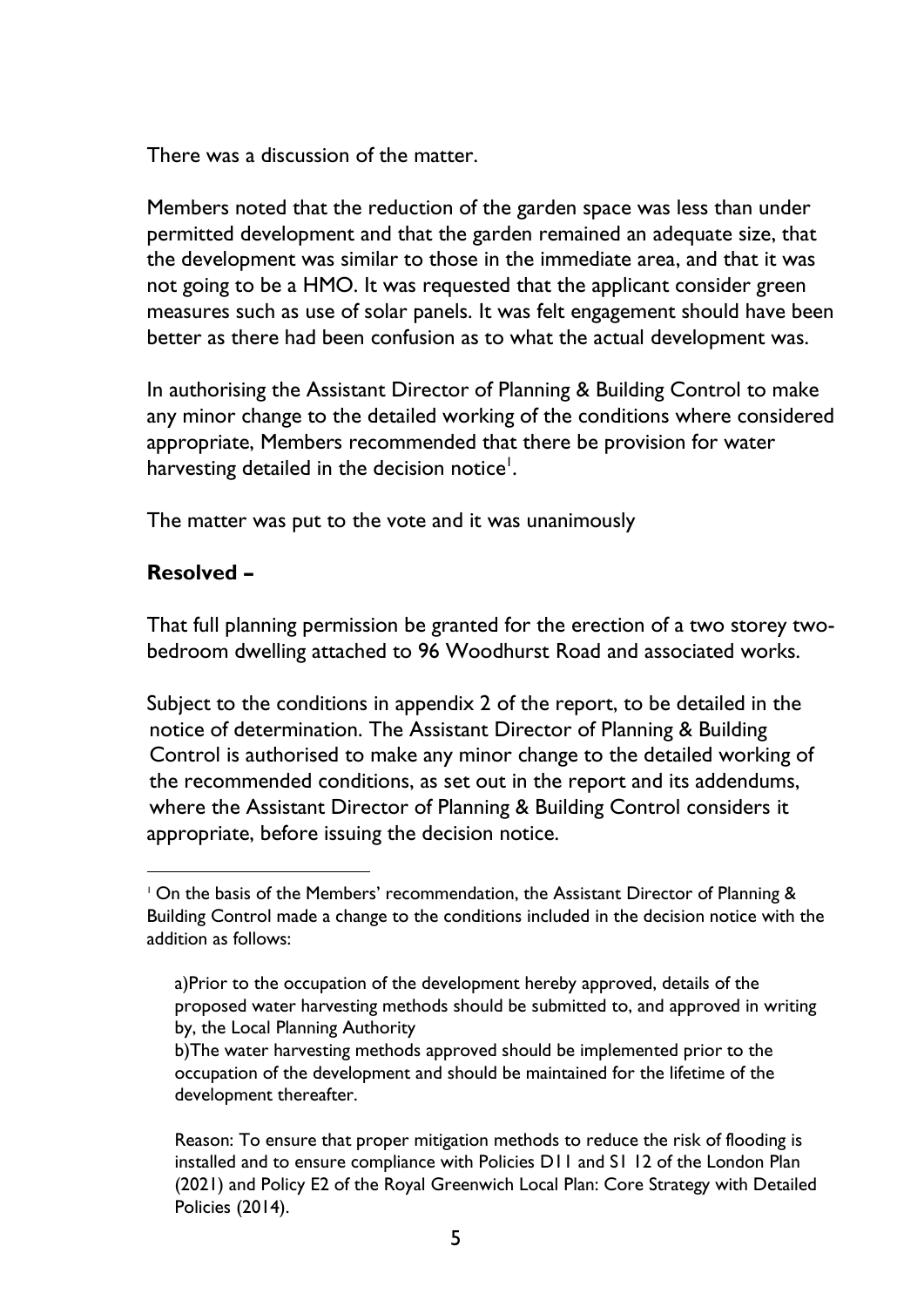## **6 13 Bracondale Road, Abbey Wood, London, SE2 9HR**

The Planning Officer gave an illustrated introduction to the report.

In response to questions from the Committee, the Planning Officer stated that it was not a retrospective application and he commented on the history of the extensions to the building. He stated that disability accessibility requirements were not required for conversions from Class C3 dwellings into HMOs. He clarified that there would be a lounge-kitchen space; it was considered that the relevant kitchen facilities could be adequately provided within that space. It was accepted that it would be better for the downstairs bedroom to be adjacent to a communal hallway rather than the loungekitchen but that did not constitute a reason for refusing the application. He confirmed that the previous refusal with regard to bedroom size had been addressed by moving an internal wall to make it larger. He said that there was no requirement for an applicant to illustrate bathroom facilities within planning drawings; Licensing when determining the application for a HMO licence would consider whether there were adequate toilet facilities. He said that there was no requirement to have a side access to the back garden; if the cycling parking was brought to the front it would have to be within the red line boundary of the application site. He confirmed that the environment agency were consulted about the existing hard standing and had not raised an objection to the proposal; the hard standing was the currently existing lawful situation.

The Area Planning Manager (East) advised the Committee that from a planning perspective they needed to consider whether the size of the rooms were acceptable but they did not necessarily need to see the details of bathroom arrangements as it would be for HMO licensing to consider the details of toilet facilities, and the issue of the insulation between the downstairs bedroom in relation to the lounge-kitchen would be covered under building regulations.

The Committee was addressed by Ward Councillor Ann-Marie Cousins. She felt the HMO proposal was not in keeping with the area, and highlighted that Ward Councillors received complaints about HMOs for example over noise and the dumping of rubbish. Councillor Cousins did not think that the loungekitchen space was a suitable arrangement. She raised concerns about the reality of the parking proposals and the number of occupants.

The Planning Officer advised the meeting that the HMO proposal was for a maximum of six persons only. The Chair noted that HMOs were subject to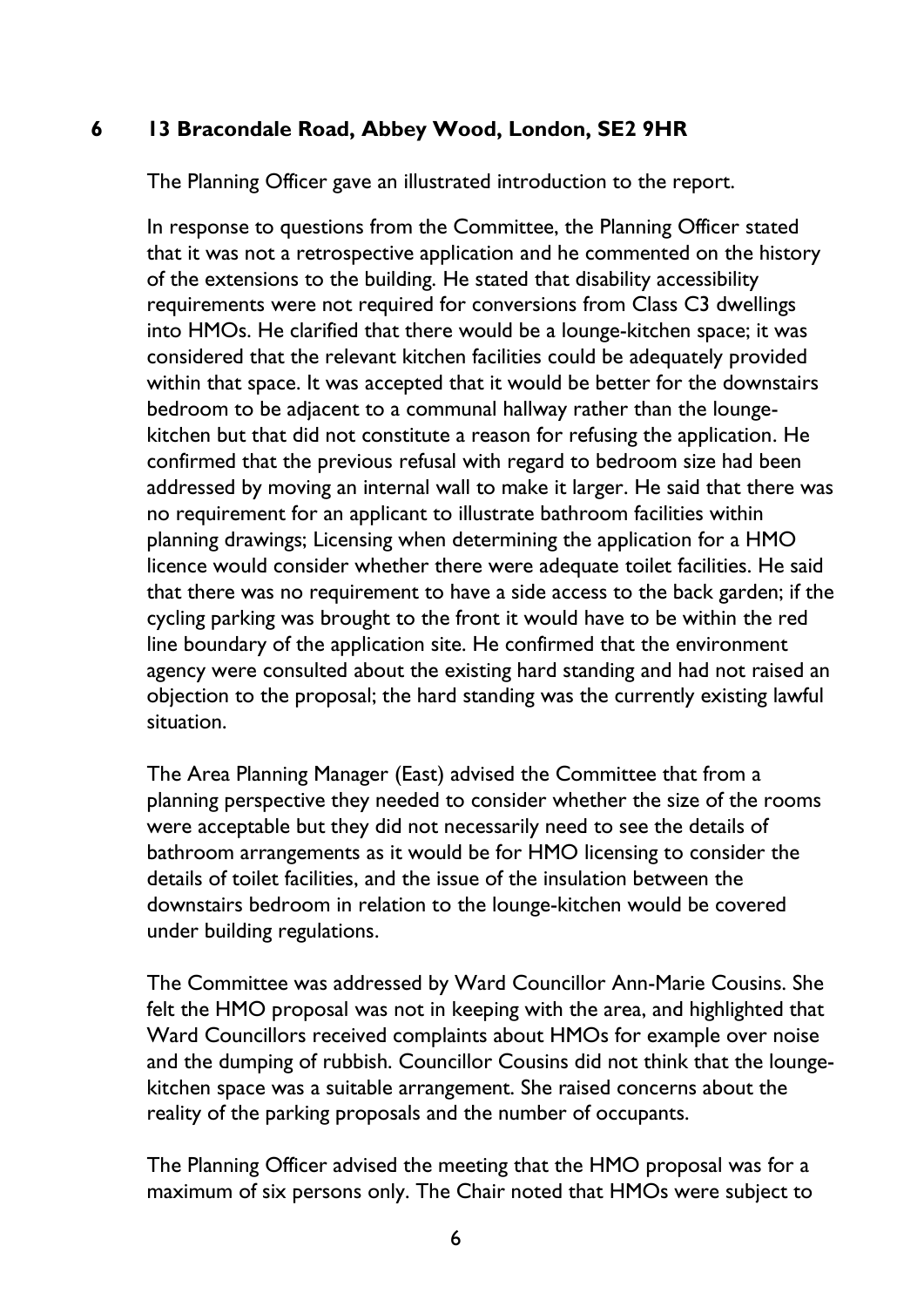inspection and if they were found to contain more people than licensed for then they would be closed down.

The Committee was addressed by the applicant's agent. It was indicated that the reasons for previous refusal had been addressed. He confirmed the application was for a HMO of six occupants only. It was noted that the bathroom facilities would have to be adequate to obtain the HMO licence, and while ideally they should have been indicated on the plan it was not a planning requirement. It was noted that the relation of the bedroom adjacent to the lounge-kitchen would be considered under building regulations. While there was no requirement for disability access the ground floor front bedroom was big enough to accommodate a disabled person. He said it was reasonable to have the cycle storage in the back garden and for the cycles to be carried through, but provision at the front could be considered if the Committee desired.

In response to questions from the Committee, the applicant's agent replied that the intention was to retain the two parking spaces which was the maximum allowed; none of the neighbours had objected about parking and it was not expected that the proposal would have an undue impact on parking in the area. It was noted the site was near public transport. Any occupation above their maximum permitted number would be a breach of the HMO licence and could result in a heavy fine which was a deterrent. As far as was known there used to be four adults living in the property. The hard standing was permeable and had been there for some time.

During discussion of the matter Members indicated they were not satisfied with the proposal. Members were not happy with the layout, or the lack of details, and felt they were deferring responsibility to HMO licensing and building regulations. Concern was expressed about HMO availability for disabled people. The Chair requested Officers look to revise to the policy with regard to HMOs.

The Assistant Director Planning and Building Control advised that HMO policy could be developed through the Local Plan and SPD policy. The Committee were advised that planning permission did not override other legislation relating to HMO licensing and building regulations.

The matter was put to the vote, and with four votes in favour and three abstentions it was